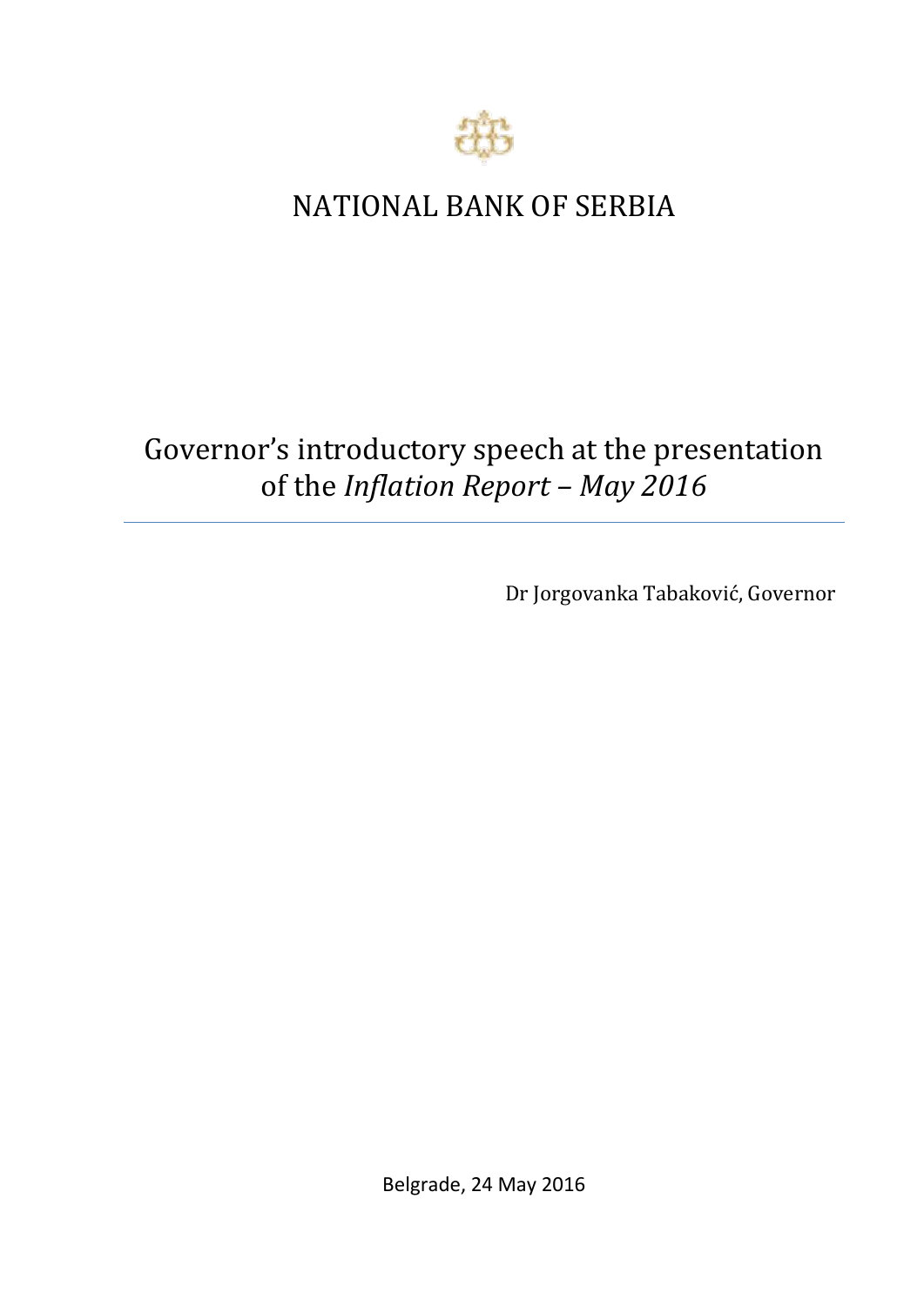## *Ladies and gentlemen,*

Welcome to the presentation of the May *Inflation Report.* As always, we will give you an overview of recent monetary and macroeconomic trends and our expectations for the period ahead.

Let me start and conclude my speech by discussing the same topical news! We have revised our GDP growth projection for 2016 from 1.8% upwards. We now expect that the Serbian economy will end this year with a growth between 2.3% and 2.5%. Allow me to underline that, given the current movements, it is far more likely that the year-end GDP growth rate will be at the upper bound of the projection range, i.e. at 2.5%. And it is not that we are being overly optimistic; this projection is based on models, mathematics and indicators.

If we compare the latest macroeconomic data with those presented in the February *Report*, it is evident that the economic recovery of the Republic of Serbia has continued, and more importantly, that the growth is based on long-term sustainable foundations. And that is why the macroeconomic outlook for the period ahead has been revised upwards relative to the previous *Report*.

In the first three months of the year, fiscal deficit contracted by a quarter from the same period last year and equalled 1.7% of the estimated GDP, as compared to 2.4% in the same period a year earlier.

The current account deficit of the balance of payments has more than halved compared to the corresponding period in 2015 – it equals 3.3% of the estimated GDP and remains fully covered by foreign direct investments.

Our fiscal outlook has improved in response to a sustainable rise in tax revenue, while the narrowing of the current account deficit has been driven by more favourable trends in external trade.

Last time we met at the presentation of the February *Report*, we expressed no doubts as to the continuation of growth in exports and economic activity in the coming years. Indeed, the growth has continued up, and has done so at an even faster pace than expected. Export growth, measured in euro terms, was exceptionally strong – it came at 13.4% yеаr-on-year in the first quarter, and is without any doubt attributable to both high growth and favourable structure of foreign direct investment. Consumption is recovering faster than anticipated. Owing to the favourable results achieved in the first quarter, we have revised our growth projection for this year from 1.8% to 2.3– 2.5%. Let me say it again, considering the current movements, GDP growth in 2016 will most likely be at the upper bound of the projection range. As so far, we expect that growth will be increasingly driven by investment into export-oriented sectors, as this guarantees its sustainability.

The National Bank of Serbia has continued safeguarding macroeconomic stability and strengthening macroeconomic fundamentals. We are all witnessing the upheavals originating in the international environment, different risks spreading from across markets and continents. In such circumstances,